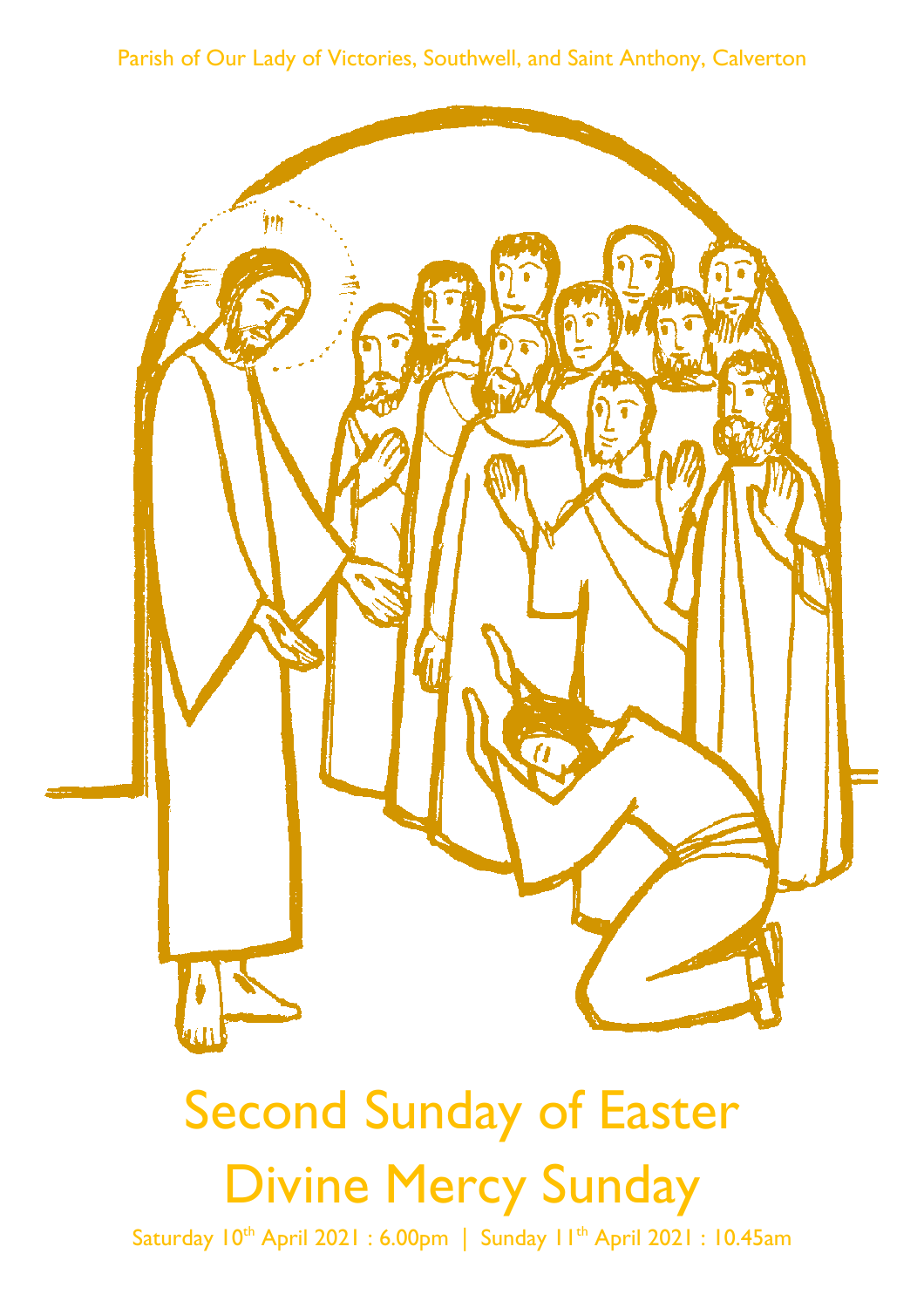In order to comply with the Bishop's guidelines on celebrating Masses in the covid-19 period there'll be some differences in that way we come to Mass and the way Mass is celebrated. These were outlined to you when you book for Mass, and are detailed in the parish newsletter. Please take a few moments before Mass to remind yourself of these guidelines, and please follow these directions, recognise that those stewards asking you to follow the directions are volunteers themselves:

- **※** Please don't attend if you show any symptoms of covid-19;
- Try to arrive no earlier than half an hour before Mass, and no later than ten minutes before Mass, to allow time for each person to enter one-by-one;
- $\overline{\mathbf{v}}$  Even if you arrive on foot, enter via the car park and follow the one-way signs, waiting by the 2 metre markers in front of the church door if others have arrived before you;
- $\overline{∗}$  Entry will be via the main door of the church:
- $\overline{∗}$  Ensure you bring a mask to wear throughout the time in church, except when receiving Holy Communion;
- $\overline{∗}$  Please use the hand-sanitiser (provided) on arrival;
- $\overline{∗}$  Please take one of these Mass Sheets, and a Newsletter, and take them home with you after Mass;
- $\overline{∗}$  Put your weekly offering into the basket in the narthex;
- $\overline{\mathbf{v}}$  There won't be any holy water available, the repository will be closed, and there are no Catholic papers currently available;
- $\overline{∗}$  Please sit on the seat to which you are directed, following the (marked) one-way system. Seating will be from the front of church first, and parishioners will be seated at two-metre intervals (in Southwell it might be possible to seat couples next to each other, and families in a single pew; in Calverton the chairs have been laid out singularly, and so each person, except for babes-in-arms, will be at a two-metre distance from the next person):
- \* Please avoid any contact with other parishioners; please don't speak before Mass unless necessary;
- $\Phi$  Only the disabled toilet will be available for use, and only if absolutely necessary. If you do use the toilet, please do so before you are seated, and then go to your seat (in Southwell, by exiting the church hall lobby, walking around the side of the church, and re-entering the church through the main door, following the one-way system);
- \* Windows and doors will be open to enable as much ventilation as possible;
- $\overline{∗}$  During Mass there are some differences in the celebration, in particular:
	- o There will be no entrance procession;
	- o There will be no congregational singing;
	- o Responses will be made with quiet voices;
	- o There will be no ministries (eg altar servers, readers);
	- o There will be no sign of peace;
	- o Holy Communion will be distributed immediately following Mass;
- After Mass you will be invited to receive Holy Communion. If you are not receiving Holy Communion for whatever reason please simply follow the one-way system to leave church.
- **E** Blessings will not be given to those not receiving Holy Communion since the entire congregation has been blessed only a few moments before.
- \* Whether receiving Holy Communion or not, please then leave the church following the one-way system, out into the car park (in Southwell, through the parish hall lobby) and please leave immediately.

As the start of Mass all STAND, and with Father Simon proclaim the entrance antiphon.

Like newborn infants, you must long for the pure, spiritual milk, that in him you may grow to salvation, alleluia.

## **Entrance Rites**

In the name of the Father, and of the Son, and of the Holy Spirit. Amen

The grace of our Lord Jesus Christ, and the love of God, and the communion of the Holy Spirit be with you all. And with your spirit.

Brothers and sisters, let us acknowledge our sins, and so prepare ourselves to celebrate the sacred mysteries.

I confess to almighty God, and to you, my brothers and sisters, that I have greatly sinned, in my thoughts and in my words, in what I have done and in what I have failed to do, through my fault, through my fault, through my most grievous fault; therefore I ask blessed Mary ever-Virgin, all the Angels and Saints, and you, my brothers and sisters, to pray for me to the Lord our God.

May almighty God have mercy on us, forgive us our sins, and bring us to everlasting life. Amen.

Lord, have mercy. Lord, have mercy. Christ, have mercy. Christ, have mercy. Lord, have mercy. Lord, have mercy.

Glory to God in the highest, and on earth peace to people of good will. We praise you, we bless you, we adore you, we glorify you, we give you thanks for your great glory, Lord God, heavenly King, O God, almighty Father. Lord Jesus Christ, Only Begotten Son. Lord God, Lamb of God, Son of the Father, you take away the sins of the world, have mercy on us; you take away the sins of the world, receive our prayer; you are seated at the right hand of the Father, have mercy on us. For you alone are the Holy One. you alone are the Lord, you alone are the Most High, lesus Christ, with the Holy Spirit, in the glory of God the Father. Amen.

At the end of the Collect all respond:

... God, for ever and ever. Amen.

All SIT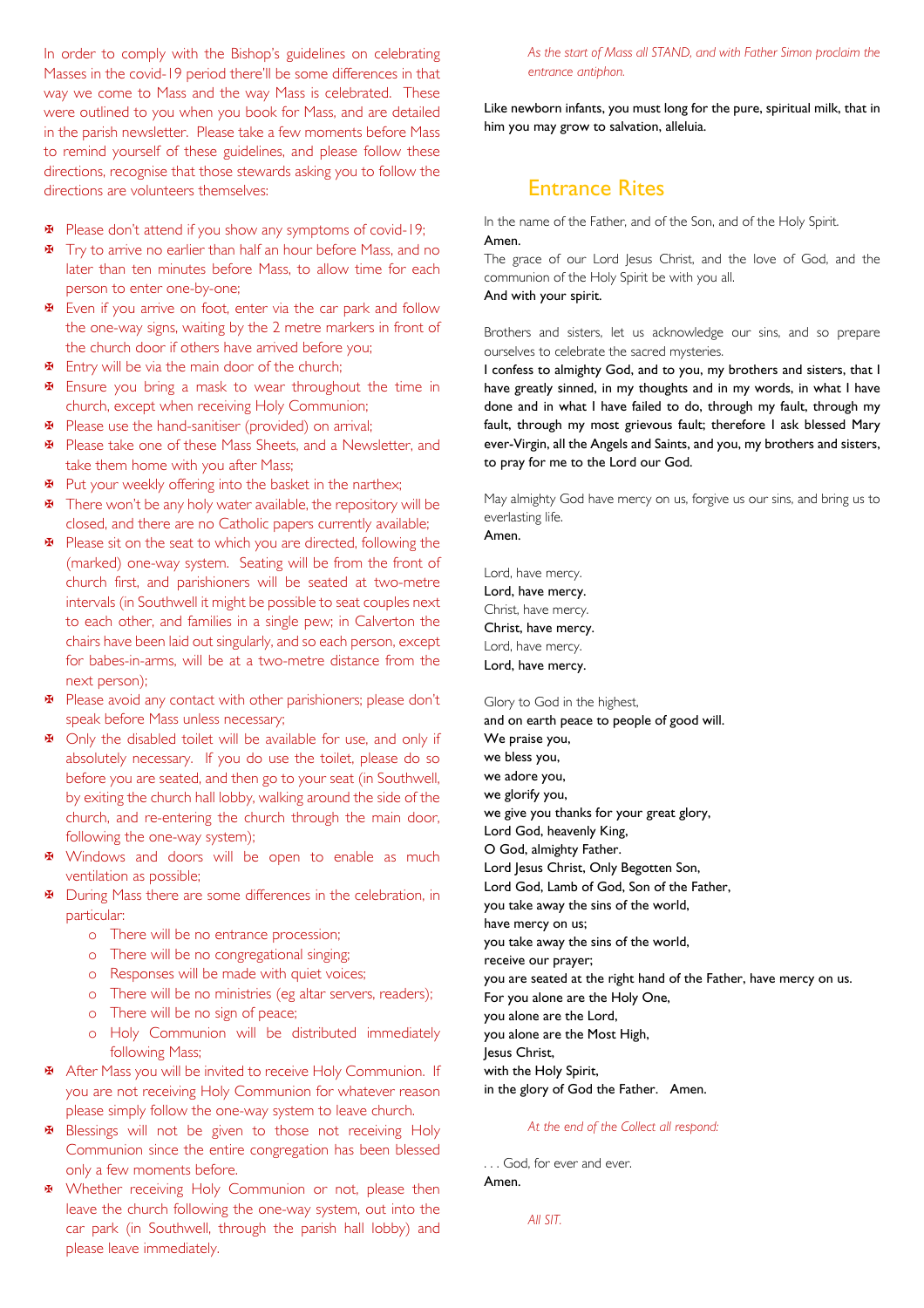# **Liturgy of the Word**

The first reading is taken from the Acts of the Apostles (4:32-35): The whole group of believers was united, heart and soul. The word of the Lord. Thanks be to God.

The responsorial is taken from Psalm 117(118):2-4.15-18.22-24: Give thanks to the Lord for he is good, for his love has no end.

The second reading is taken from the first letter of Saint John (5:1-6): Whoever believes that Jesus is the Christ has already overcome the world The word of the Lord. Thanks be to God.

The Sequence is recited:

Christians, to the Paschal Victim offer sacrifice and praise. The sheep are ransomed by the Lamb; and Christ the undefiled hath sinners to his Father reconciled.

> Death with life contended: combat strangely ended!

Life's own Champion, slain, yet lives to reign.

Tell us, Mary: say what thou didst see upon the way.

The tomb the Living did enclose; I saw Christ's glory as he rose!

The angels there attesting; shroud with grave-clothes resting.

Christ, my hope, has risen: he goes before you into Galilee.

That Christ is truly risen from the dead we know. Victorious king, thy mercy show!

All STAND as the Gospel Acclamation is sung by Father Simon alone.

The Gospel is taken from Saint John (20:19-31): Eight days later, Jesus came again and stood among them.

The Lord be with you. And with your spirit. A reading from the holy Gospel according to John. Glory to you, O Lord.

#### At the end of the Gospel:

The Gospel of the Lord. Praise to you, Lord Jesus Christ.

All SIT for the homily, preached by Father Simon.

#### All STAND as we proclaim our Profession of Faith:

I believe in one God, the Father almighty, maker of heaven and earth, of all things visible and invisible.

I believe in one Lord Jesus Christ, the Only Begotten Son of God, born of the Father before all ages. God from God, Light from Light, true God from true God, begotten, not made, consubstantial with the Father; through him all things were made. For us men and for our salvation he came down from heaven, and by the Holy Spirit was incarnate of the Virgin Mary, and became man. For our sake he was crucified under Pontius Pilate, he suffered death and was buried, and rose again on the third day in accordance with the Scriptures. He ascended into heaven and is seated at the right hand of the Father. He will come again in glory to judge the living and the dead and his kingdom will have no end.

I believe in the Holy Spirit, the Lord, the giver of life, who proceeds from the Father and the Son, who with the Father and the Son is adored and glorified, who has spoken through the prophets.

I believe in one, holy, catholic and apostolic Church. I confess one baptism for the forgiveness of sins and I look forward to the resurrection of the dead and the life of the world to come. Amen.

AIL CIT

## Liturgy of the Eucharist

#### As the gifts are prepared all respond:

Blessed are you, Lord God of all creation, for through your goodness we have received the bread we offer you: fruit of the earth and work of human hands, it will become for us the bread of life. Blessed be God forever

Blessed are you, Lord God of all creation, for through your goodness we have received the wine we offer you: fruit of the vine and work of human hands, it will become our spiritual drink. Blessed be God for ever.

#### After the altar and gifts have been prepared all STAND:

Pray brothers and sisters, that my sacrifice and yours may be acceptable to God, the almighty Father.

May the Lord accept the sacrifice at your hands, for the praise and glory of his name, for our good and the good of all his holy Church.

#### After the Prayer over the Offerings the Preface begins:

The Lord be with you. And with your spirit. Lift up your hearts. We lift them up to the Lord. Let us give thanks to the Lord our God. It is right and just.

## At the end of the Preface:

Holy, Holy, Holy Lord God of hosts. Heaven and earth are full of your glory. Hosanna in the highest. Blessed is he who comes in the name of the Lord. Hosanna in the highest.

The congregation is invited to SIT during the Eucharistic Prayer.